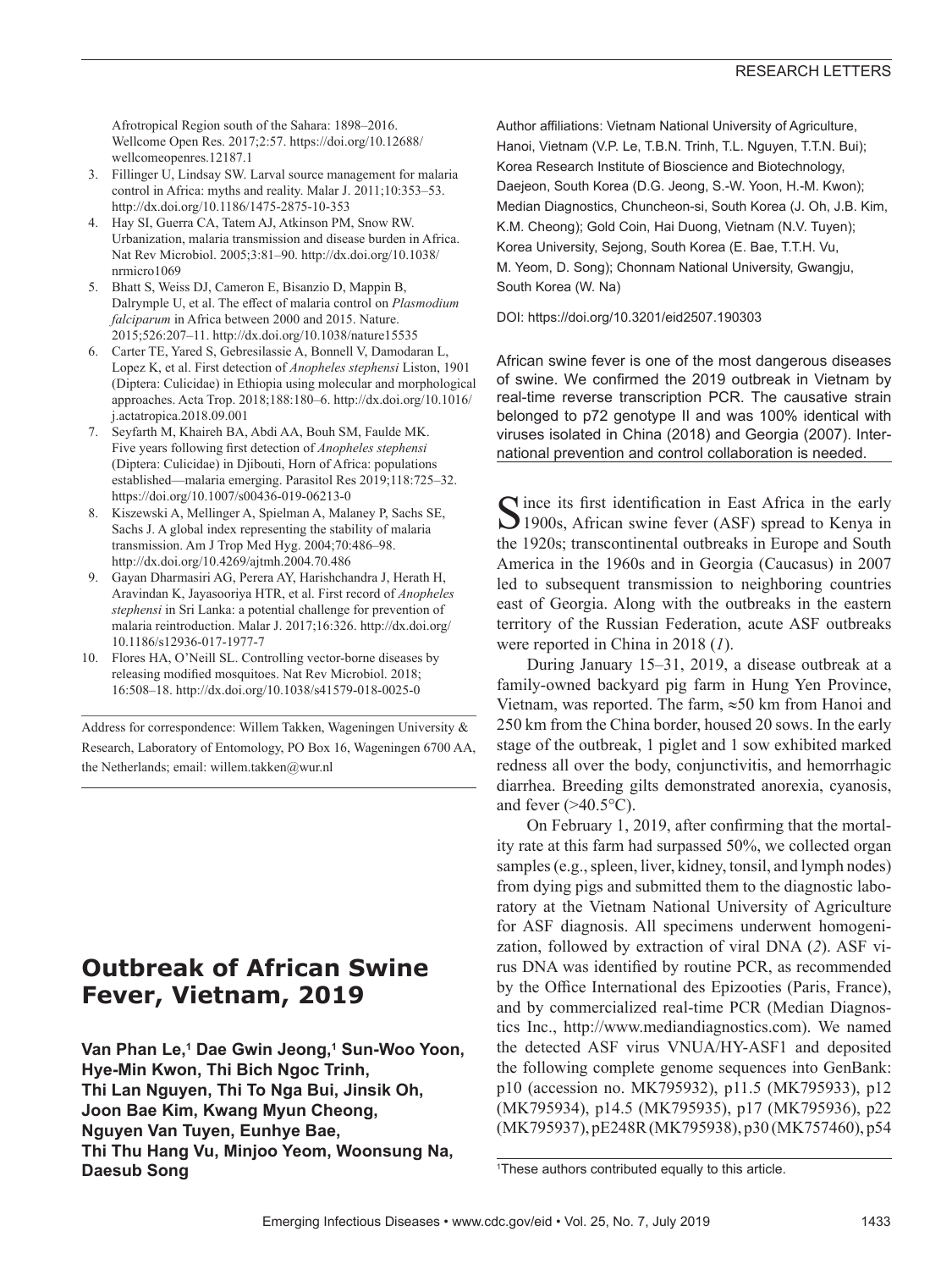(MK554697), p72 (MK554698), and Cd2v (MK757459). We aligned the nucleotide sequences by using BioEdit version 7.2 (Ibis Biosciences, http://www.mbio.ncsu.edu/ bioedit/bioedit.html) with ClustalW (http://clustal.org) and calculated sequence identity. Using MEGA7 (https:// www.megasoftware.net)and the neighbor-joining method, we based phylogenetic analysis on the genetic information and calculated bootstrap values with 1,000 replicates. The genotype was determined by p72 gene characterization as reported previously (*3*,*4*). Phylogenetic trees revealed that the VNUA/HY-ASF1 strain belonged to p72 genotype II (Figure) and was 100% identical to China strains SY18/ China/2018 (GenBank accession no. MH713612) and AnhuiXCGQ/China/2018 (MK128995) and other genotype II strains of Europe: Georgia/2007/1 (GenBank accession

no. FR682468.1), Russia/2012 (KJ195685), Estonia/2014 (LS478113), and Poland/2015 (MH681419).

The clinical signs and necropsy findings of the pigs involved in the 2019 outbreak in Vietnam were similar to those caused by the virus strains in China and Georgia (e.g., high mortality rates over a short period and multifocal hemorrhagic lesions in many organs). However, the clinical forms and pathophysiology of ASF varied according to virus virulence, exposure dose, and transmission route.

Considering the epidemiologic features of the site where ASF has recently occurred, the virus is highly likely to have reached Vietnam via infected wild boar, by movement of pigs and pork products, or by infected fomites (*5*). The most probable source and major cause